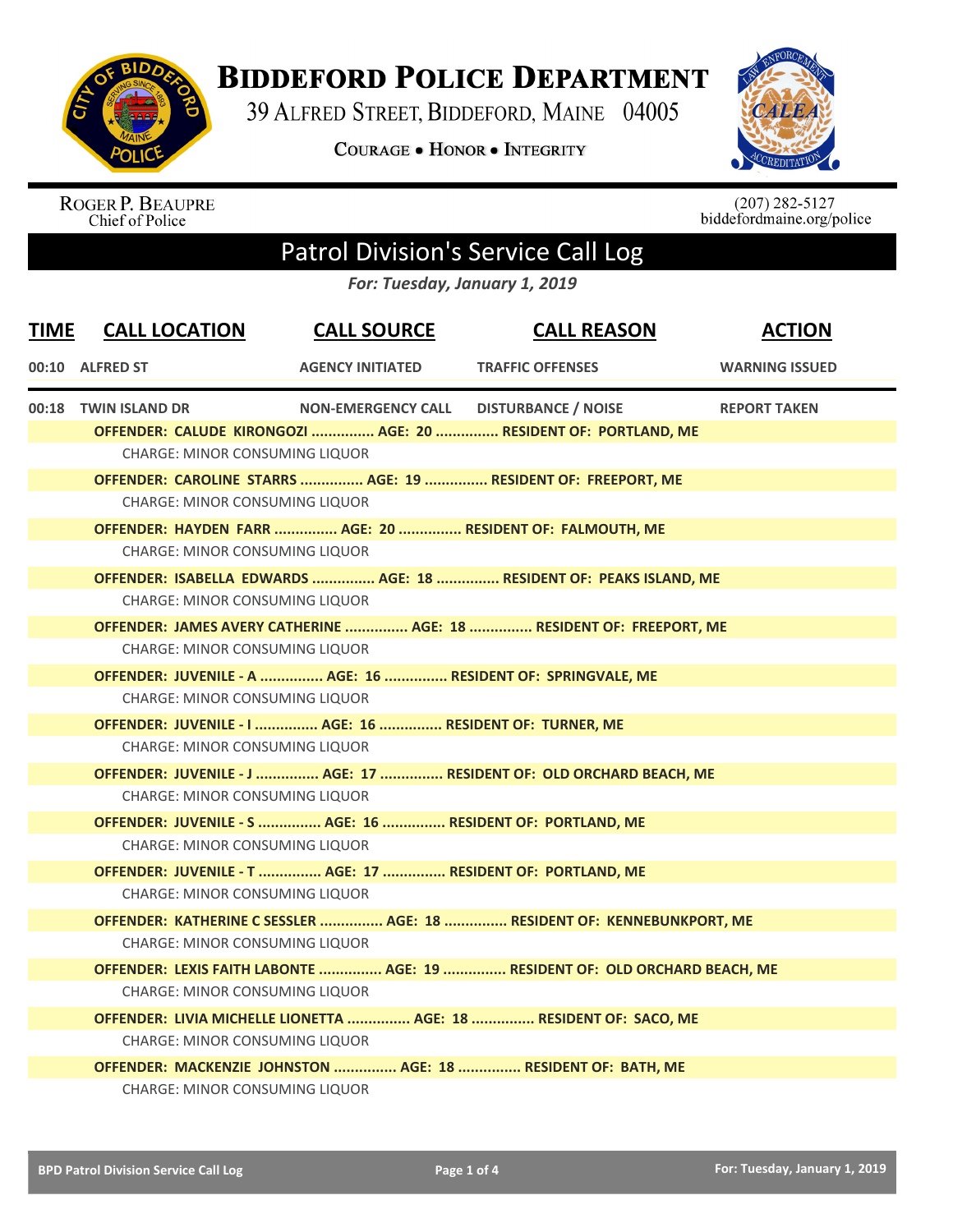| <b>TIME</b> | <b>CALL LOCATION</b>                                       | <b>CALL SOURCE</b>        | <b>CALL REASON</b>                                                             | <b>ACTION</b>             |
|-------------|------------------------------------------------------------|---------------------------|--------------------------------------------------------------------------------|---------------------------|
|             |                                                            |                           | OFFENDER: MARGARET ANNE KEATING  AGE: 18  RESIDENT OF: WEST BATH, ME           |                           |
|             | <b>CHARGE: MINOR CONSUMING LIQUOR</b>                      |                           |                                                                                |                           |
|             |                                                            |                           | OFFENDER: NOAH MALONE  AGE: 18  RESIDENT OF: BIDDEFORD, ME                     |                           |
|             | CHARGE: ALLOW MINOR TO POSSESS OR CONSUME LIQUOR           |                           |                                                                                |                           |
|             | <b>CHARGE: MINOR CONSUMING LIQUOR</b>                      |                           | OFFENDER: SADIE D BARBARIA HARRIS  AGE: 19  RESIDENT OF: OLD ORCHARD BEACH, ME |                           |
|             | OFFENDER: TAYLOR L BANKS  AGE: 19  RESIDENT OF: TURNER, ME |                           |                                                                                |                           |
|             | <b>CHARGE: MINOR CONSUMING LIQUOR</b>                      |                           |                                                                                |                           |
|             | 01:00 ALFRED ST + GRAHAM ST                                | <b>AGENCY INITIATED</b>   | <b>TRAFFIC OFFENSES</b>                                                        | <b>WARNING ISSUED</b>     |
|             | 01:20 ELM ST                                               | <b>AGENCY INITIATED</b>   | <b>TRAFFIC OFFENSES</b>                                                        | <b>WARNING ISSUED</b>     |
| 01:25       | <b>MAIN ST</b>                                             | <b>AGENCY INITIATED</b>   | <b>PARKING COMPLAINT</b>                                                       | <b>WARNING ISSUED</b>     |
|             | 01:29 THORNTON ST                                          | <b>AGENCY INITIATED</b>   | <b>ALL OTHER</b>                                                               | <b>SERVICES RENDERED</b>  |
|             | 01:30 BACON ST + EMERY ST                                  | <b>AGENCY INITIATED</b>   | <b>OPERATING UNDER INFLUENCE</b>                                               | <b>ARREST(S) MADE</b>     |
|             |                                                            |                           | OFFENDER: DANIEL R GREELEY  AGE: 41  RESIDENT OF: MALDEN, MA                   |                           |
|             | CHARGE: OUI (ALCOHOL)                                      |                           |                                                                                |                           |
|             | 01:44 ALFRED ST + BOULDER WAY                              | <b>AGENCY INITIATED</b>   | <b>TRAFFIC OFFENSES</b>                                                        | <b>VSAC ISSUED</b>        |
| 02:39       | <b>ELM ST</b>                                              | <b>AGENCY INITIATED</b>   | <b>TRAFFIC OFFENSES</b>                                                        | <b>WARNING ISSUED</b>     |
| 02:49       | <b>MAY ST + ROBERTS ST</b>                                 | <b>AGENCY INITIATED</b>   | <b>TRAFFIC OFFENSES</b>                                                        | <b>WARNING ISSUED</b>     |
|             | 03:04 ALFRED ST + BIDDEFORD GATEW AGENCY INITIATED         |                           | <b>TRAFFIC OFFENSES</b>                                                        | <b>VSAC ISSUED</b>        |
|             | 03:35 GRANITE ST                                           | <b>NON-EMERGENCY CALL</b> | <b>DISTURBANCE / NOISE</b>                                                     | <b>SERVICES RENDERED</b>  |
|             | 05:39 ALFRED ST + EDWARDS AVE                              | <b>AGENCY INITIATED</b>   | <b>TRAFFIC OFFENSES</b>                                                        | <b>WARNING ISSUED</b>     |
|             | 05:54 ALFRED ST + EDWARDS AVE                              | <b>AGENCY INITIATED</b>   | <b>ALL OTHER</b>                                                               | <b>NO ACTION REQUIRED</b> |
|             | 05:56 ALFRED ST                                            | <b>AGENCY INITIATED</b>   | <b>ALL OTHER</b>                                                               | <b>NO ACTION REQUIRED</b> |
|             | 05:57 ALFRED ST                                            | <b>AGENCY INITIATED</b>   | <b>TRAFFIC OFFENSES</b>                                                        | <b>WARNING ISSUED</b>     |
|             | 07:04 ALFRED ST                                            | <b>AGENCY INITIATED</b>   | <b>TRAFFIC OFFENSES</b>                                                        | <b>DEFECT CARD ISSUED</b> |
|             | 08:19 ALFRED ST                                            | <b>AGENCY INITIATED</b>   | <b>FRAUD</b>                                                                   | <b>REPORT TAKEN</b>       |
|             | 08:46 ALFRED ST                                            | <b>AGENCY INITIATED</b>   | <b>TRAFFIC OFFENSES</b>                                                        | <b>WARNING ISSUED</b>     |
|             | 08:56 ELM ST                                               | <b>AGENCY INITIATED</b>   | <b>TRAFFIC OFFENSES</b>                                                        | <b>CITATION ISSUED</b>    |
|             |                                                            |                           | OFFENDER: MELISSA SUE YOUNG  AGE: 42  RESIDENT OF: BIDDEFORD, ME               |                           |
|             | CHARGE: OPERATING WITH SUSPENDED REGISTRATION              |                           |                                                                                |                           |
|             | 09:02 MAIN ST                                              | <b>AGENCY INITIATED</b>   | <b>TRAFFIC OFFENSES</b>                                                        | <b>DEFECT CARD ISSUED</b> |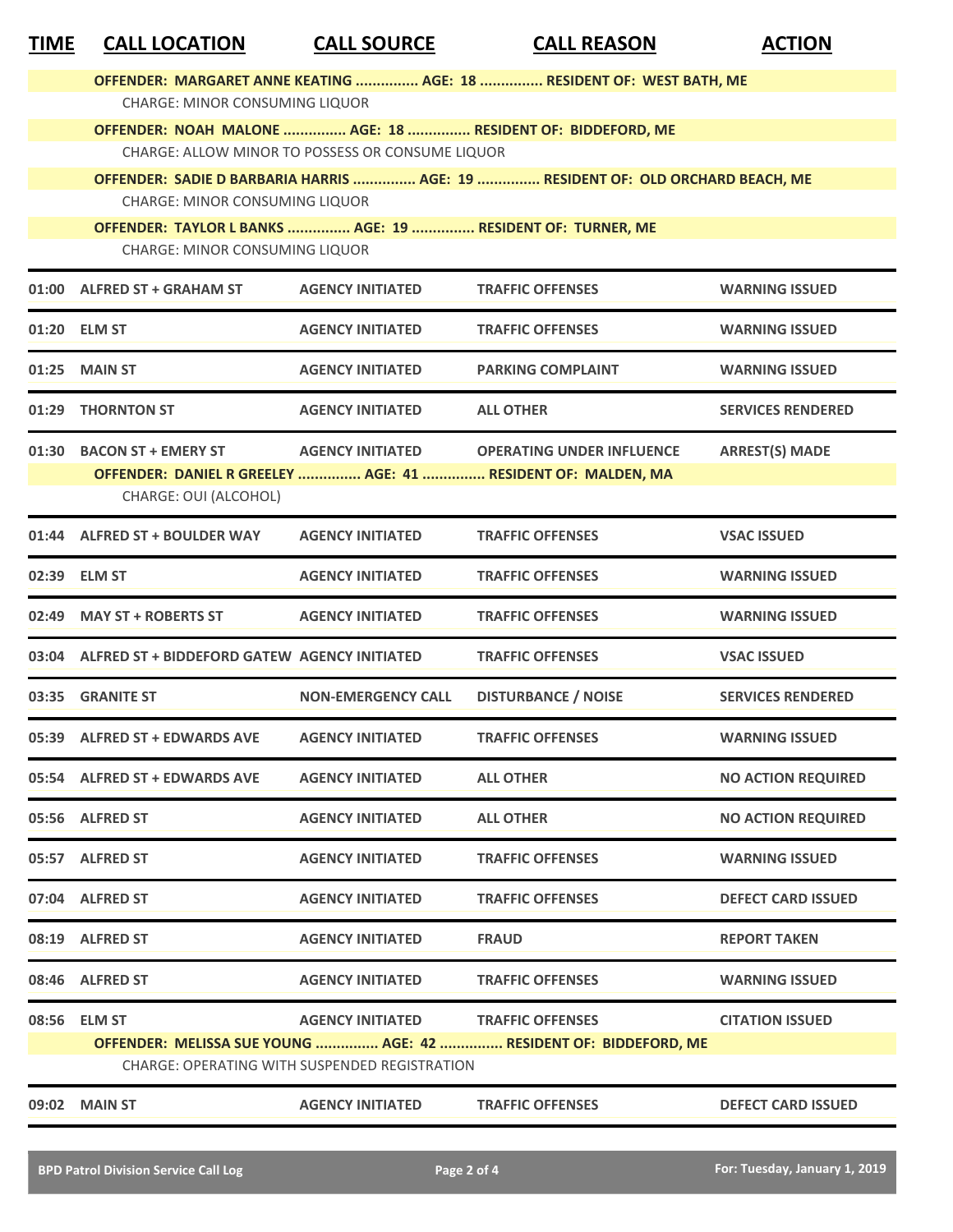| <b>TIME</b> | <b>CALL LOCATION</b>                              | <b>CALL SOURCE</b>                       | <b>CALL REASON</b>                                                          | <b>ACTION</b>                 |
|-------------|---------------------------------------------------|------------------------------------------|-----------------------------------------------------------------------------|-------------------------------|
|             | 09:09 ALFRED ST                                   | <b>AGENCY INITIATED</b>                  | <b>TRAFFIC OFFENSES</b>                                                     | <b>WARNING ISSUED</b>         |
|             | 09:09 ELM ST                                      | <b>RADIO</b>                             | <b>TRAFFIC OFFENSES</b>                                                     | <b>SERVICES RENDERED</b>      |
|             | 09:28 ANDREWS RD                                  | <b>E-911 CALL</b>                        | 911 MISUSE                                                                  | <b>NO ACTION REQUIRED</b>     |
|             | 09:32 ALFRED ST                                   | <b>AGENCY INITIATED</b>                  | <b>TRAFFIC OFFENSES</b>                                                     | <b>WARNING ISSUED</b>         |
|             | 09:44 ALFRED ST                                   | <b>AGENCY INITIATED</b>                  | <b>TRAFFIC OFFENSES</b>                                                     | <b>WARNING ISSUED</b>         |
|             | 10:04 ALFRED ST                                   | <b>E-911 CALL</b>                        | <b>TRESPASSING</b>                                                          | <b>FIELD INTERVIEW</b>        |
|             | 10:07 PRECOURT ST                                 | <b>AGENCY INITIATED</b>                  | <b>TRAFFIC OFFENSES</b>                                                     | <b>WARNING ISSUED</b>         |
|             | 10:23 ELM ST                                      | <b>E-911 CALL</b>                        | 911 MISUSE                                                                  | <b>WARNING ISSUED</b>         |
| 10:46       | <b>ANDREWS RD</b>                                 | <b>E-911 CALL</b>                        | 911 MISUSE                                                                  | <b>REFERRED OTHER AGENCY</b>  |
| 11:04       | <b>MOUNTAIN RD + BOULDER WAY AGENCY INITIATED</b> |                                          | <b>TRAFFIC OFFENSES</b>                                                     | <b>WARNING ISSUED</b>         |
|             | 11:07 ALFRED ST + MT VERNON ST                    | <b>AGENCY INITIATED</b>                  | <b>TRAFFIC OFFENSES</b>                                                     | <b>WARNING ISSUED</b>         |
|             | <b>11:24 MAIN ST</b>                              | <b>WALK-IN AT STATION</b>                | <b>SUSPICION</b>                                                            | <b>NO ACTION REQUIRED</b>     |
|             | 11:53 FOREST ST                                   | <b>NON-EMERGENCY CALL</b>                | <b>ASSIST PD AGENCY</b>                                                     | <b>NEGATIVE CONTACT</b>       |
| 12:19       | <b>PEARL ST</b>                                   | <b>NON-EMERGENCY CALL</b>                | <b>ASSIST PD AGENCY</b>                                                     | <b>NEGATIVE CONTACT</b>       |
| 12:29       | <b>ELM ST</b>                                     | <b>E-911 CALL</b>                        | <b>ASSAULT</b>                                                              | <b>CITATION ISSUED</b>        |
|             | <b>CHARGE: ASSAULT</b>                            |                                          | OFFENDER: HENRY VERDUZCO-PRADO  AGE: 25  RESIDENT OF: OLD ORCHARD BEACH, ME |                               |
|             | 12:40 ALFRED ST                                   | <b>WALK-IN AT STATION WARRANT ARREST</b> |                                                                             | <b>SERVICES RENDERED</b>      |
|             | <b>13:14 HILL ST</b>                              | <b>NON-EMERGENCY CALL</b>                | <b>MISSING PERSON</b>                                                       | <b>REPORT TAKEN</b>           |
|             | 14:33 ST MARYS ST                                 | E-911 CALL                               | <b>DISTURBANCE / NOISE</b>                                                  | <b>REPORT TAKEN</b>           |
|             | 14:35 CRESCENT ST                                 | <b>WALK-IN AT STATION</b>                | <b>MISSING PERSON</b>                                                       | <b>SERVICES RENDERED</b>      |
|             | 15:05 ALFRED ST                                   | <b>AGENCY INITIATED</b>                  | <b>COURT ORDERED CHECK IN</b>                                               | <b>SERVICES RENDERED</b>      |
|             | 15:06 MAIN ST + LUNT ST                           | <b>AGENCY INITIATED</b>                  | <b>TRAFFIC OFFENSES</b>                                                     | <b>VSAC ISSUED</b>            |
|             | 15:14 ALFRED ST                                   | <b>WALK-IN AT STATION</b>                | <b>COURT ORDERED CHECK IN</b>                                               | <b>SERVICES RENDERED</b>      |
|             | 15:16 MAIN ST + MAPLEWOOD AVE                     | <b>AGENCY INITIATED</b>                  | <b>TRAFFIC OFFENSES</b>                                                     | <b>WARNING ISSUED</b>         |
|             | 15:17 ORCHARD ST                                  | <b>NON-EMERGENCY CALL</b>                | <b>CODES ENFORCEMENT</b>                                                    | <b>SERVICES RENDERED</b>      |
|             | 15:17 CUTTS ST                                    | <b>NON-EMERGENCY CALL</b>                | <b>CHECK WELFARE</b>                                                        | <b>TRANSPORT TO HOSPITAL</b>  |
|             | 15:39 ALFRED ST                                   | <b>E-911 CALL</b>                        | <b>PUBLIC URINATION OR DEFECATIO</b>                                        | <b>TRANSPORT TO HOSPITAL</b>  |
|             | <b>BPD Patrol Division Service Call Log</b>       | Page 3 of 4                              |                                                                             | For: Tuesday, January 1, 2019 |

×